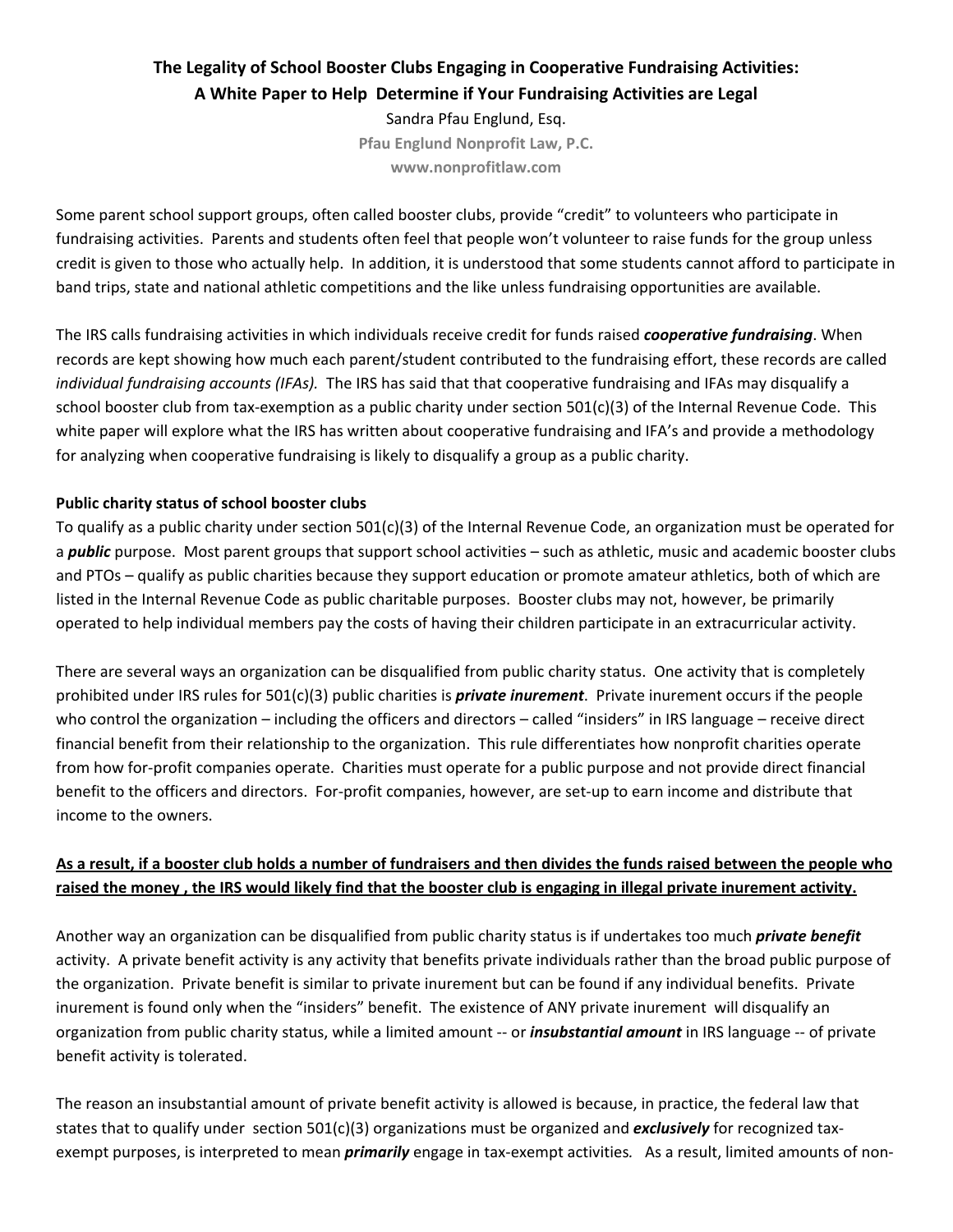exempt activities, including unrelated business activities and cooperative fundraising activities, will not disqualify an organization from public charity status.

#### **Key IRS writing on booster clubs**

The key IRS writing regarding school booster clubs and their fundraising activities is the 1993 article, *Athletic Booster Clubs: Are They Exempt?* accessible at http://www.irs.gov/pub/irs-tege/eotopica93.pdf. Although the title references athletic booster clubs, the IRS states that "the principles discussed...are...applicable to many other types of parentcontrolled booster clubs." In this article the IRS describes two hypothetical booster clubs, Club A and Club B, and concludes that Club A does not qualify for tax‐exemption while Club B does qualify.

The IRS found the following activities of Club A significant in why the booster club did not qualify as a public charity:

- $\triangleright$  All parents were required to members of the club and pay initial and annual dues;
- $\triangleright$  All parents and gymnasts were required to participate in fundraising activities or pay fees in order to participate (the "work and pay or don't pay rule");
- $\triangleright$  A point system was used to credit members for the amount of funds they each raised;
- $\triangleright$  The booster club was related to a for-profit gym; and,
- $\triangleright$  The gym owners had voting rights on the booster club's board of directors.

The key factors in finding that Booster Club B was different than Club A and therefore qualified for tax‐exemption were:

- $\triangleright$  Parents were strongly encouraged but not required to be members of the club;
- $\triangleright$  All selected competition team athletes were allowed to participate regardless of parent participation in fundraising; and,
- $\triangleright$  The private gym owners did not serve as voting members of the board of directors.

The IRS also notes in the article that activities of parent support groups related to public schools are less suspect for private inurement and private benefit activities because (a) "Participants in the programs are selected on the objective and nondiscriminatory criteria set by the schools", and (b) the "element of public control removes much of the discretion evident in…private booster clubs".

#### A methodology for analyzing when cooperative fundraising is likely to disqualify a group as a public charity

The flow chart in Appendix A provides a methodology for when cooperative fundraising activities are likely to disqualify an organization from 501(c)(3) public charity status. Examples A and B below show how to use the methodology.

#### *Example A: public school band booster organization*

A band booster club raises funds to help the band purchase new instruments, attend music competitions, and take the band on tour. The band booster club sponsors a variety of fundraisers including a fall festival, a winter auction, and a spring citrus sale. Funds are given to the band based on an annual budget. Depending on the amount of funds raised, an equal amount of the cost for each student to go on the band tour is paid by the boosters. Students must pay the remaining cost of the band tour. Students who cannot afford to pay their share are encouraged to participate in the spring citrus sale. Seventy-five percent (75%) of the proceeds raised by each student in the spring citrus sale are credited against their costs for the band tour. The remaining 25% of the citrus sale proceeds go to the general band booster fund and are generally used to provide scholarships for students who could not otherwise go on the band trip. It is understood by students that the citrus sale proceeds may not be withdrawn or otherwise controlled by the students. If the students don't go on the band trip, the citrus proceeds go back into the general band fund.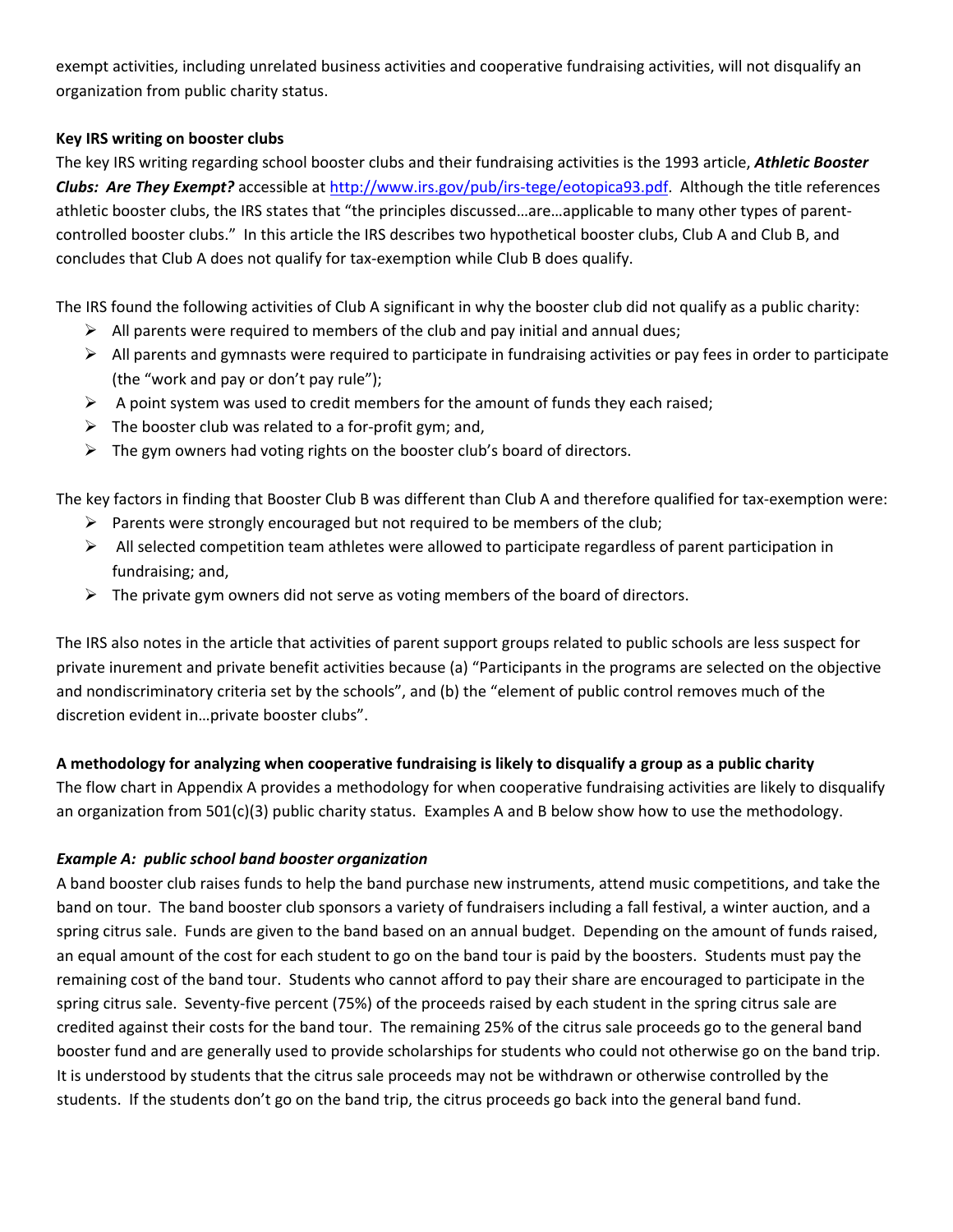The citrus sale is a type of cooperative fundraising activity. So, the answer to the first question on the flow chart, "Does your booster club engage in cooperative fundraising?" is "yes". The band booster club also answers "yes" to the next question, "Is cooperative fundraising an insubstantial amount of overall activities"? The band has a variety of fundraising activities, most of which do not involve IFAs. In addition, some, but not all, of the proceeds from the cooperative fundraising activity are accounted for in an IFA. The band booster also answers "yes" to the next questions, "Does your booster club support a public school". As a result, the band booster club determines that its limited cooperative fundraising activities are likely not an issue with respect to the booster club's qualification as a 501(c)(3) public charity.

#### *Example B: A booster club related to a for‐profit gymnastics school*

The gymnastics school parent group sponsors a variety of activities including sponsoring local competitions, operating concessions, selling ads for programs, and operating car washes. All parents of students at the gymnastics school are automatically members of the booster club. Booster club members are recognized with "credit" in an individual fundraising account for the number of hours they spend working fundraising events throughout the year. If parents don't earn enough credit they must pay required fees to pay for their child's competition uniform, competition entry fees, and other fees. If a parent does not either work enough hours and earn enough credits, or pay the shortfall in cash, their child may not participate in the competitions or on the gymnastics team.

Using the flow chart, the answer to question one for the gymnastics booster club is "yes", the club engages in cooperative fundraising. The answer to question two is "no", the cooperative fundraising is not an insubstantial part of the gymnastic booster club's overall activities. Credit may be earned with respect to hours spent on any of the fundraising activities of the booster club. The next question then is, "Are students sleeted to participate on an objective, non‐discriminatory basis." The gymnasts are selected for the competition team based on skill so the answer is "yes". This leads to the question, "Do you have a work‐and‐pay or no play" policy. The answer is yes – if the parents don't earn enough credits or pay the shortfall in cash their child may not participate on the competition team. As a result, the cooperative fundraising activities of the gymnastics booster club are likely to disqualify it from public charity status under section 501(c)(3).

#### **A critique of the IRS writings on cooperative fundraising**

In addition to concern that the nearly twenty-year-old IRS article cited in this paper appears to be the most relevant writing, the IRS reasoning in the article raises a few questions. The IRS compares Booster Club A that it describes as not qualifying for public charity in the article as being similar to a parent group that started a bus transportation service to take their children to a private 501(c)(3) school. Rev. Rul. 69‐175, 1969‐1 C.B. 149. In this frequently cited revenue ruling, the IRS found that the parent support group was not tax‐exempt because it operated to "provide a cooperative service for [the parents]…to fulfill their individual responsibility of transporting their children to school. Thus,….serves a private rather than a public interest".

The bus transportation group, however, appears to be significantly different than the description of Booster Club A and the different than the operation of most school booster clubs. The bus transportation group engaged in only one activity, transporting students from home to school. The organization did not engage in any activity described as being educational or charitable under the Internal Revenue Code. The bus service did not, for example, support the school by transporting sports teams, band, choir or other competition teams to events. This differs significantly from typical parent-school support groups that provide services and financial resources to support legitimate tax-exempt activities of public or private tax‐exempt schools.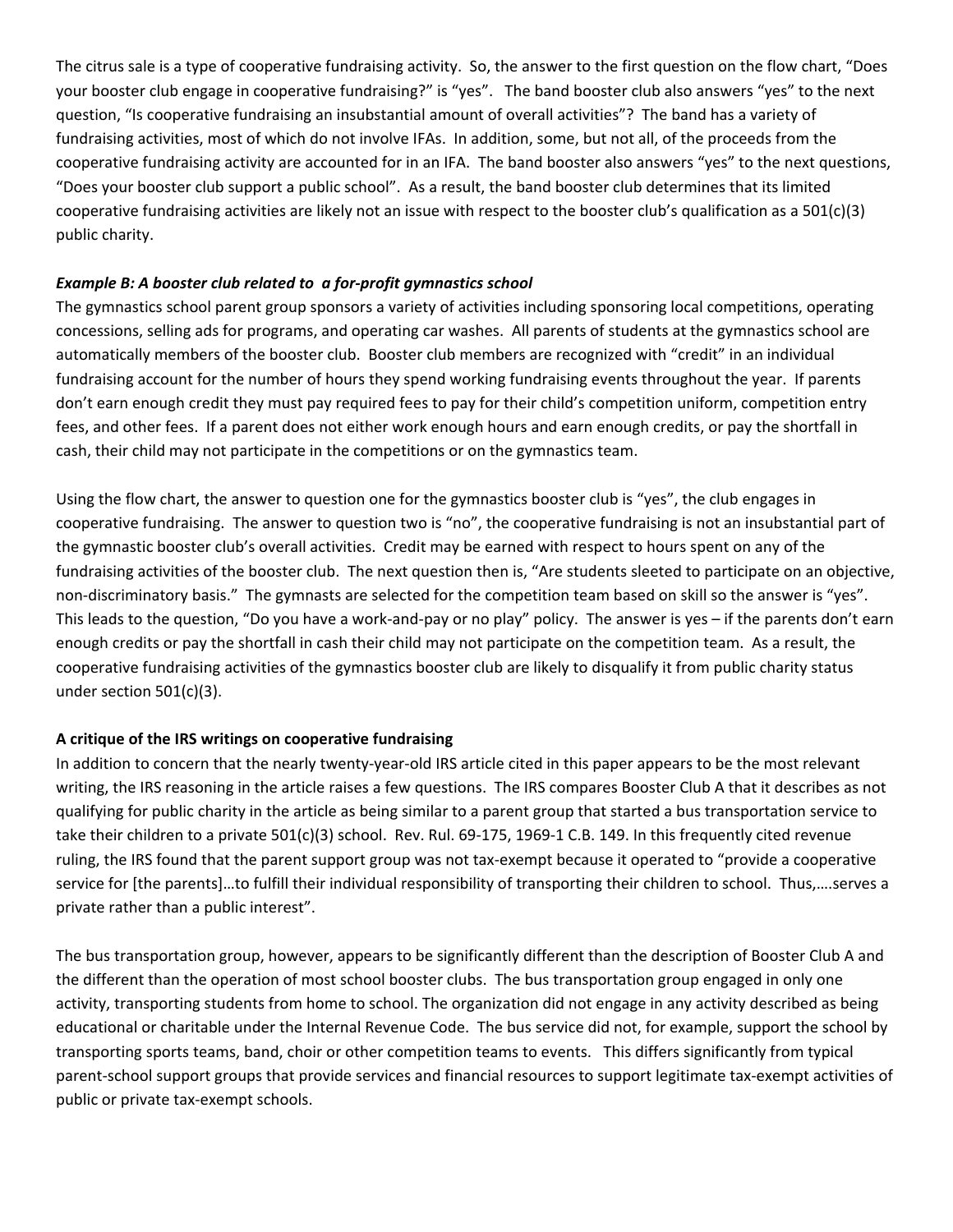The IRS article also looks to a 1991 General Counsel Memorandum (GCM) 39862 as presenting the "latest and clearest discussion of this inurement proscription". GCM 38962, and many other similar IRS rulings on private inurement, involve joint ventures between hospitals and their medical staff. Any similarity between these types of medical joint ventures and the usual cooperative fundraising activities of parent school support groups is hard to find.

### **Three key conclusions**

The following key conclusions are made based on a review of the federal law and the limited IRS writings regarding cooperative fundraising and IFAs:

- 1. The IRS has found that engaging in cooperative fundraising activities using of individual fundraising accounts (IFAs) may disqualify an organization for federal tax‐exempt status under section 501(c)(3);
- 2. Cooperative fundraising activities **are not strictly prohibited** under federal law and IRS rules, and the IRS' analysis and arguments are not convincing;. however,
- 3. If booster clubs engage in cooperative fundraising activities it is recommended that such activities make up only **an insubstantial amount** of the booster clubs overall activities.